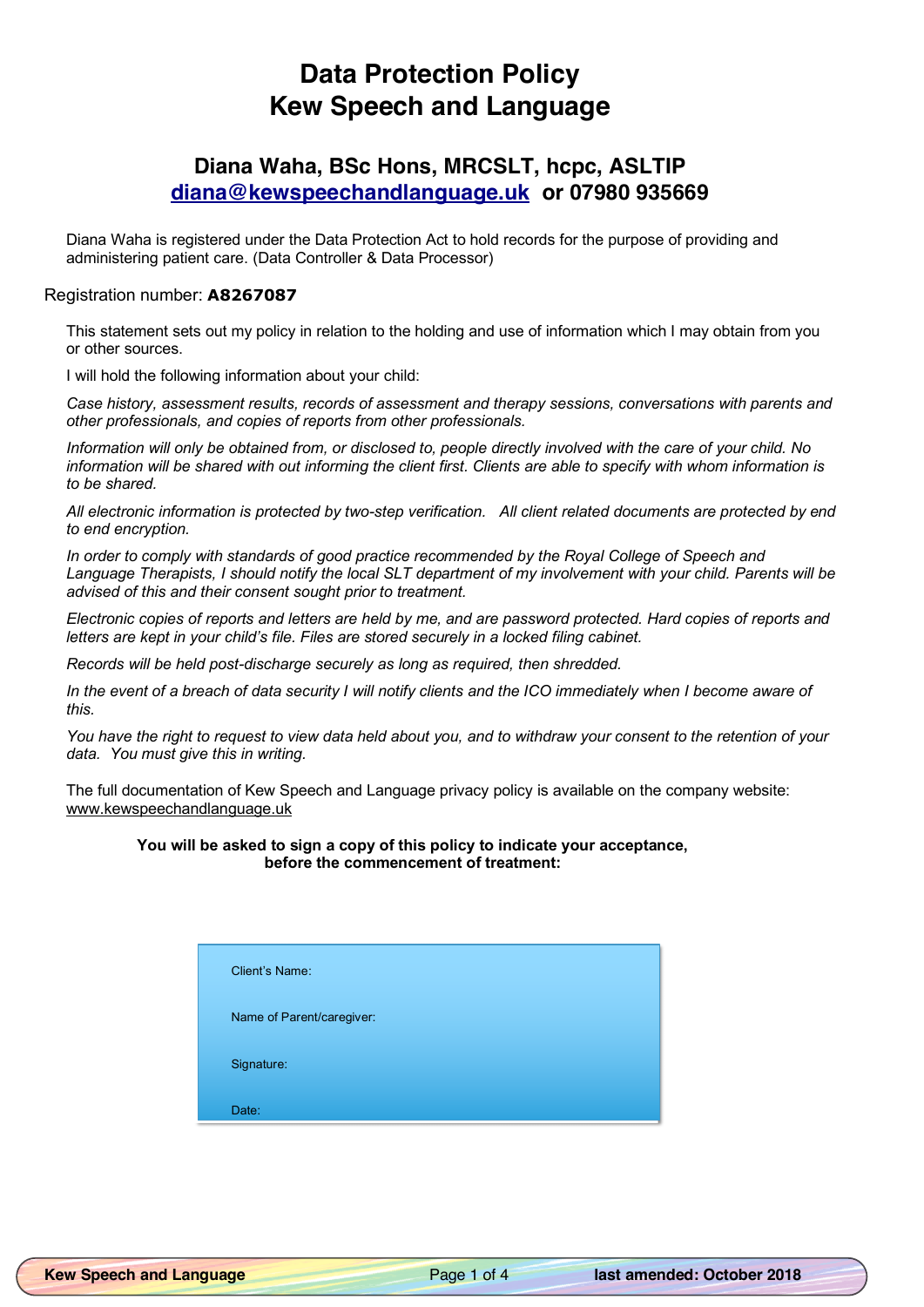# **Terms and conditions Kew Speech and Language**

# **Diana Waha, BSc Hons, MRCSLT, hcpc, ASLTIP diana@kewspeechandlanguage.uk or 07980935669**

| <b>SERVICE</b>                                                                                                                                                                | <b>COST</b>                                                            |  |
|-------------------------------------------------------------------------------------------------------------------------------------------------------------------------------|------------------------------------------------------------------------|--|
| Pre-school and foundation stage communication assessment<br>(this includes one assessment session, necessary liaison with other<br>professionals and report writing)          | £200                                                                   |  |
| Speech sound/ phonology assessment<br>(this includes one assessment session, necessary liaison with other<br>professionals and report writing)                                | £120                                                                   |  |
| KS1 and above communication assessment<br>(year 1 and above) – this includes one assessment session, necessary<br>£320<br>liaison with other professionals and report writing |                                                                        |  |
| <b>Report writing</b>                                                                                                                                                         | £80 per hour                                                           |  |
| Standard therapy session                                                                                                                                                      | £80                                                                    |  |
| Short therapy session (only offered when clinically indicated)                                                                                                                | £60                                                                    |  |
| Visit to nursery/school                                                                                                                                                       | £80 per hour                                                           |  |
| Attending multi-agency meetings                                                                                                                                               | £80 per hour                                                           |  |
| SALTA session in nursery                                                                                                                                                      | £30                                                                    |  |
| £110<br>Initial visit to nursery and communication summary                                                                                                                    |                                                                        |  |
| Ongoing nursery sessions                                                                                                                                                      | £60                                                                    |  |
| SALTA session in nursery                                                                                                                                                      | £30 plus cost of SALTA<br>supervision (on average 120 GBP<br>per term) |  |
| Review of communication skills in nursery                                                                                                                                     | £90                                                                    |  |

Fees include all session planning and note writing. Also, any liaison with education settings or other professionals are included, unless agreed specifically in advance.

| <b>Client's Name:</b> |                           |  |  |
|-----------------------|---------------------------|--|--|
|                       | Name of Parent/caregiver: |  |  |
| Signature:            |                           |  |  |
| Date:                 |                           |  |  |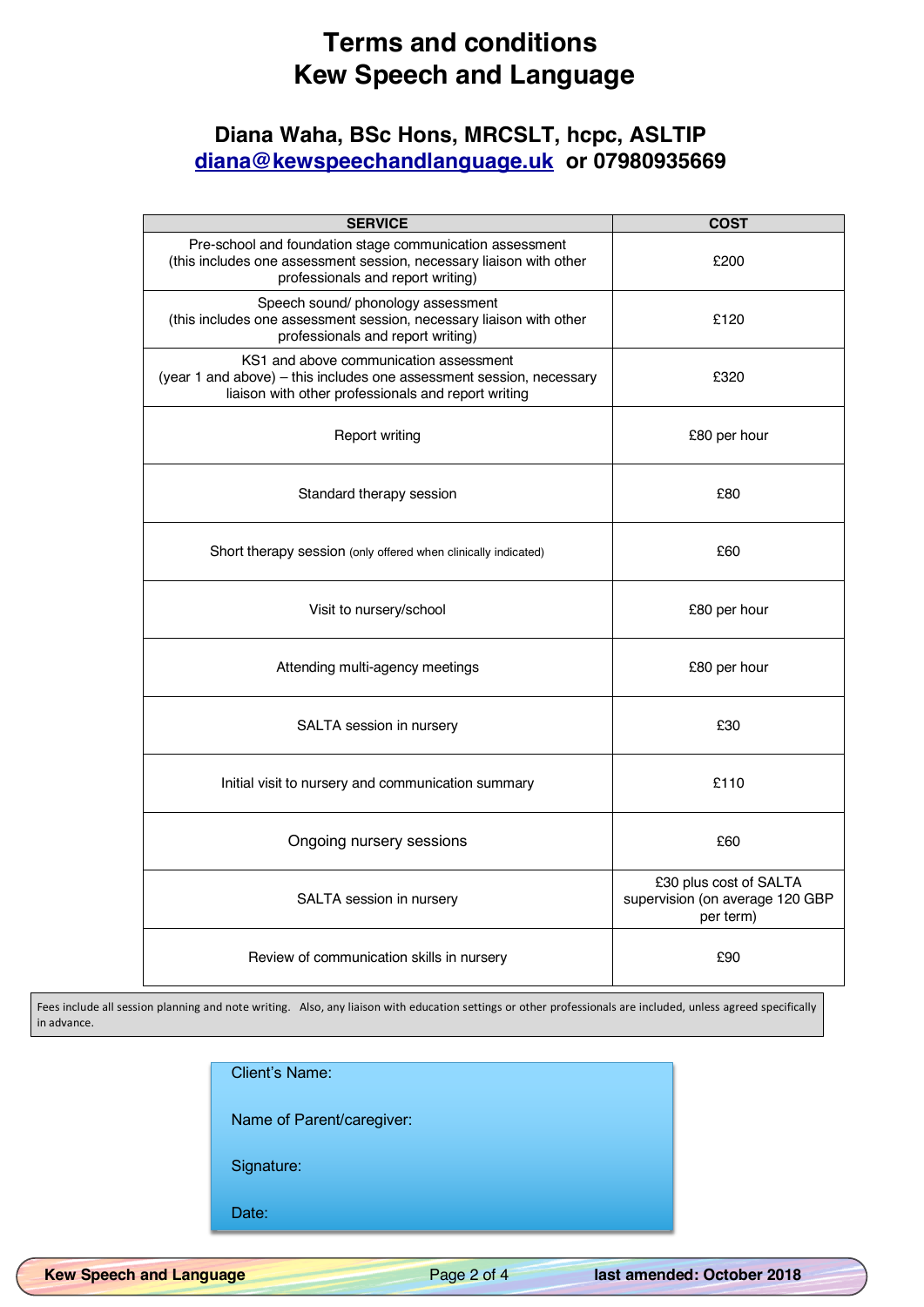# **Terms and conditions Kew Speech and Language**

## **Diana Waha, BSc Hons, MRCSLT, hcpc, ASLTIP diana@kewspeechandlanguage.uk or 07980935669**

## **Purpose**

Terms and conditions set out the expectations for both the client and the therapist. They make sure that both parties are protected if any disagreements occur. My terms and conditions are written in plain English to keep them easy to read. If you have any queries about these terms and conditions, please discuss them with me before agreeing to them.

### ✓ **Sessions**

Sessions must be cancelled with at least 24 hours notice or will be charged in full.

### ✓ **Fees**

Initial assessment will be invoiced following the session and therapy sessions will be invoiced in blocks of three. Immediate payment terms apply to all fees.

### All payments are invoiced with immediate payment terms. Prompt payment is appreciated.

✓ **Payment timescale**

#### ✓ **Fee changes**

Fees are subject to annual increases to reflect the cost of living. Existing clients will be given 8 weeks notice of any changes in fees. Fee changes do not affect the price of sessions which have already been booked or invoiced.

### ✓ **Healthcare insurance**

You **must** inform the therapist if you intend to pay through a health insurance company (e.g. Bupa). Normal practice is that the client pays for the sessions and then is reimbursed by the health insurance company. I am happy to provide any necessary supporting documentation.

#### ✓ **Reports**

Reports will be shared with parents or caregivers via email. The reports are password protected pdf documents. Please inform the therapist if you do not wish to receive the reports in this form.

#### ✓ **Data Protection**

I am registered under the Data Protection Act to hold records for the purpose of providing and administering patient care. (Data Controller & Data Processor)

### ✓ **Criminal Records Bureau Check**

I renew my CRB check annually. Clients may see my CRB enhanced disclosure at any time. If clients wish for the therapist to carry out sessions in schools, nurseries etc., these organisations may require the therapist to obtain an additional CRB check specific to their organisation. Should this be the case, the responsibility for paying for the CRB check will be negotiated between the therapist, the client and the organisation requesting the CRB check.

#### ✓ **Complaints**

Most complaints can be resolved by communicating directly. Please contact me if you are concerned or unsatisfied in any way. If you wish to complain formally, please contact Association of Speech and Language Therapists in Independent Practice (ASLTIP),

| <b>Client's Name:</b>     |  |
|---------------------------|--|
| Name of Parent/caregiver: |  |
| Signature:                |  |
| Date:                     |  |
|                           |  |

**Kew Speech and Language** Page 3 of 4 **last amended: October 2018**